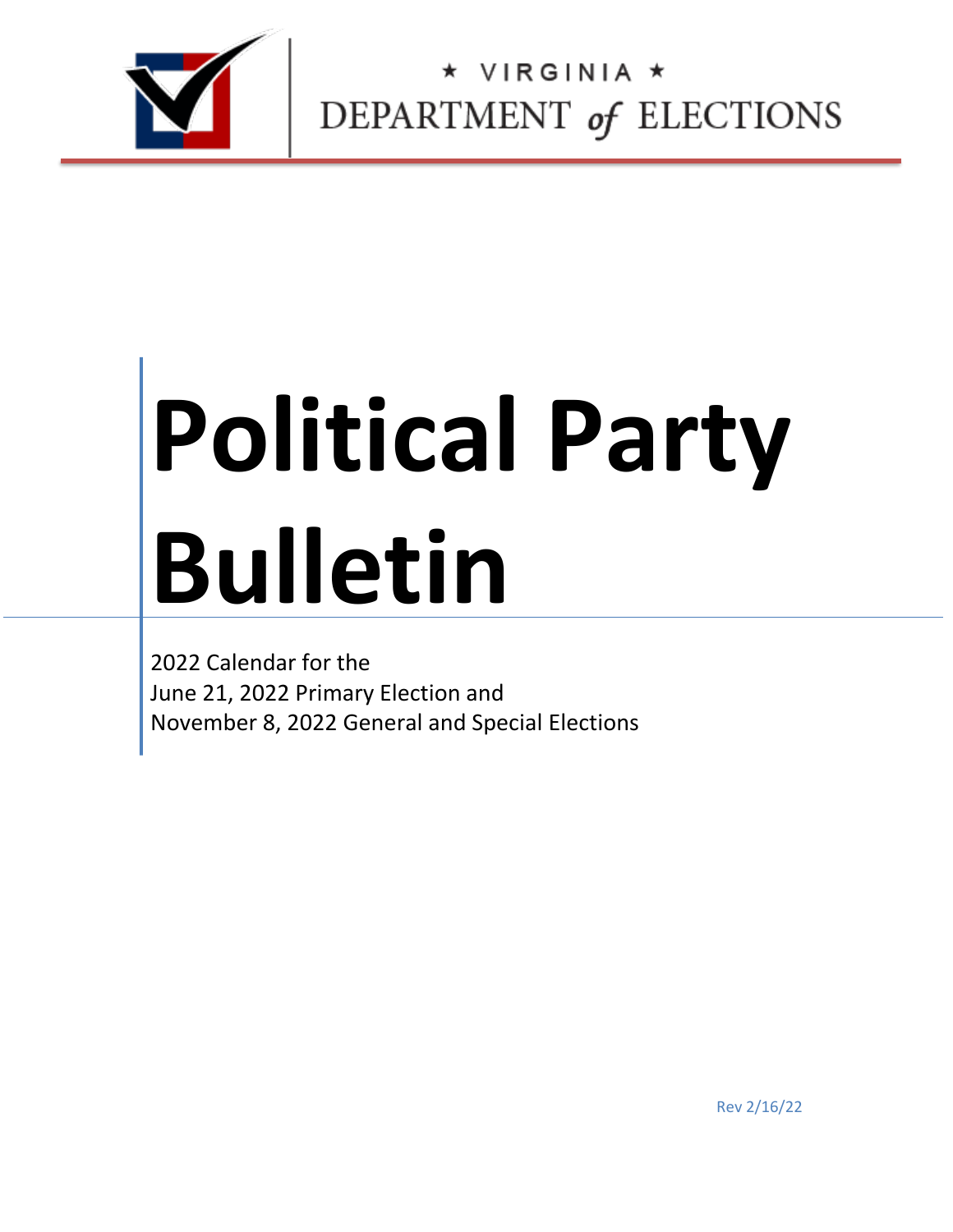| <b>Type of Election</b>                                           | Last day for voter registration                                                              | Last Day to Apply for Absentee                                                                                               |
|-------------------------------------------------------------------|----------------------------------------------------------------------------------------------|------------------------------------------------------------------------------------------------------------------------------|
| <b>Primary Election</b><br>Tuesday, June 21, 2022                 | Tuesday, May 31, 2022<br>In-person: 5:00 pm<br>Online: 11:59 PM                              | • Online, Fax, Mail:<br>5:00 p.m., Friday, June 10, 2022<br>$\bullet$ In Person:<br>5:00 p.m., Saturday, June 18, 2022       |
| <b>General and Special Elections</b><br>Tuesday, November 8, 2022 | Monday, October 17, 2022<br>In-person: 5:00 pm<br>$\bullet$<br>Online: 11:59 PM<br>$\bullet$ | • Online, Fax, Mail:<br>5:00 p.m., Friday, October 28, 2022<br>$\bullet$ In Person:<br>5:00 p.m., Saturday, November 5, 2022 |

## **Election Calendar**